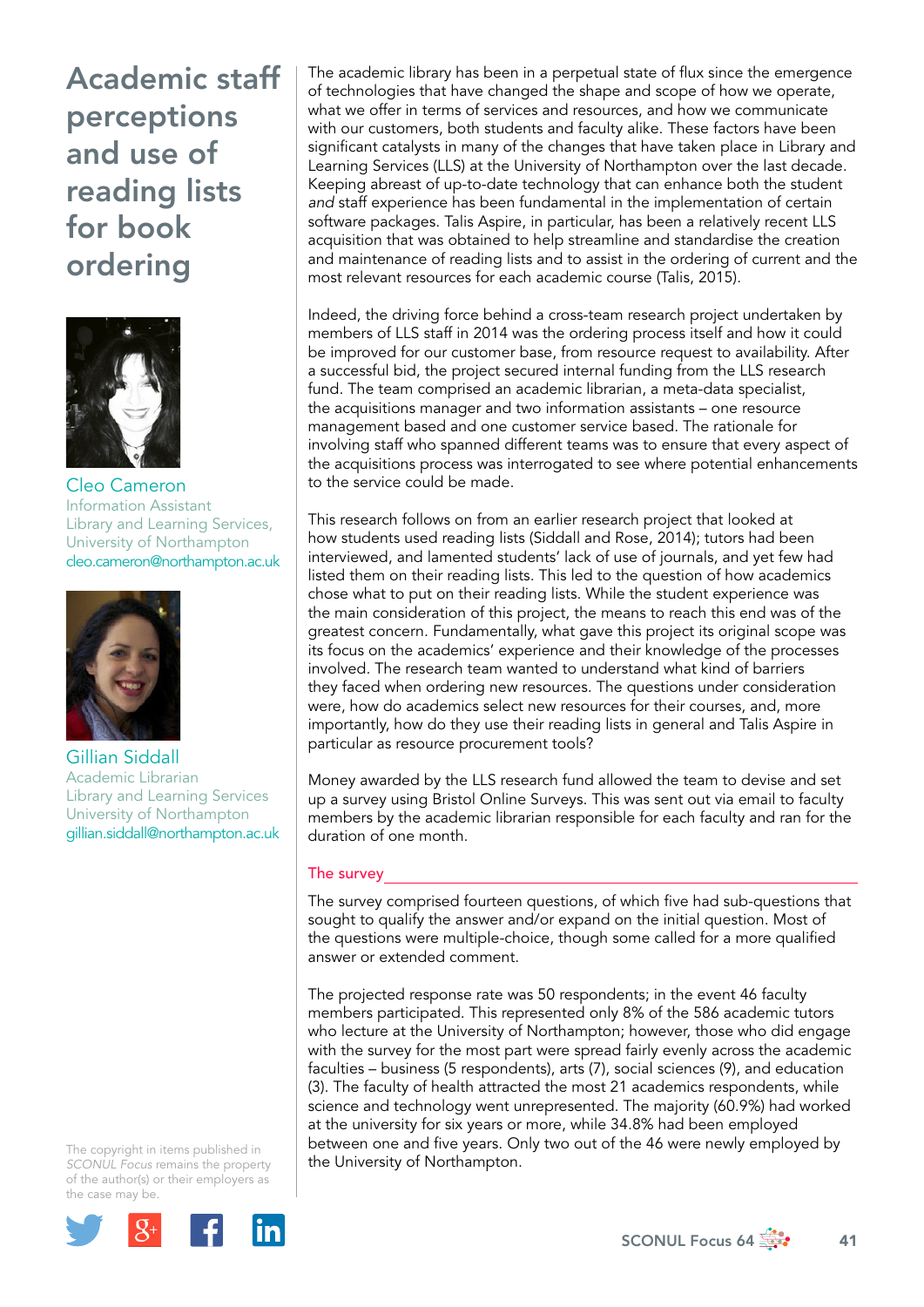The survey was in four sections and was designed to target the particular research aims of the project. Section one focused on individual details, i.e. academic subject area and length of employment, how respondents keep up to date with research in their field and their personal view on the purpose of the reading list. Section two broadened into reading lists, asking how respondents decide what to include on the reading list. It also asked whether any supplementary material, i.e. reading that does not appear on the reading list, is recommended to students, and how this is brought to students' attention. We also asked how often the reading list is updated, whether the relevant academic librarian is notified of any changes, whether there is colleague collaboration on individual reading lists and what resources are included. Section three dealt with the ordering process and was devised to discover whether individual faculty members were involved in ordering their own resources, how they went about it and what type of resources they were (print, e-book, multi-media, journal subscription, digitised chapters and articles and other). The final section asked the respondents if they would be interested in taking part in further research into LLS ordering processes (focus groups), and requested additional comments regarding the academics' experience of ordering and accessing resources through LLS.

#### The results

When analysing the responses it was noted that there was a congruity between how individual faculty members keep up to date with the research in their particular fields, and the materials they include on their reading lists. Overwhelmingly, inspection copies of monographs and textbooks, and literature searches (with 35 and 34 responses respectively), are the primary sources of their information about new areas of research. This was closely followed by publications through professional bodies with which the faculty members are affiliated (32 respondents). Thus, professional networks are a significant source of alerts to new resources, as indeed are departmental colleagues (as 29 of the respondents illustrated). Perhaps surprisingly, alerts such as Zetoc and mailing lists were considered less influential, although publisher lists and catalogues were marginally more useful, with 13 and 23 respondents respectively saying that they utilise these media in their selection of resources.

Noticeably, when analysing the academics' approach to reading lists (i.e. what are they and what do they do), there is a significant variance between individuals' perception of both the function and the utility of the reading list itself. The most common descriptor that emerged in thirteen of the comments was that the reading list was seen as a 'guide'. Other words that were occurred frequently in individual comments on the reading list's purpose were 'provide', 'direct' and 'inform'. The comments were apportioned between those who saw the reading list as indicative of required reading incorporating key texts, and those who saw the reading list as a 'signpost', which had the dual purpose of setting out the required reading as well as suggested or recommended reading around the particular study topic. Thus, establishing a-one-size-fits-all definition or purpose of the reading list from the comments proved problematic. All agreed, though, that the reading list should be up to date, relevant and at the right academic level for the students' particular needs.

Defining the reading list from the survey commentary was challenging. In addition, the response to question 6 – 'Do you recommend additional reading that is not on your reading lists?' – was of particular interest. Overwhelmingly, 36 (78.3%) of the respondents stated they did indeed provide extra material and resources beyond their reading lists, whether through PowerPoint (19 respondents), the virtual learning environment (13 respondents), orally in seminars or tutorials (8 respondents) and/or through module documentation (3 respondents). The justification for this was manifold, and included materials being published after the reading list, supplementary seminar handouts

The copyright in items published in *SCONUL Focus* remains the property of the author(s) or their employers as the case m[ay be.](http://plus.google.com/share?url=http://www.sconul.ac.uk/page/focus-64)

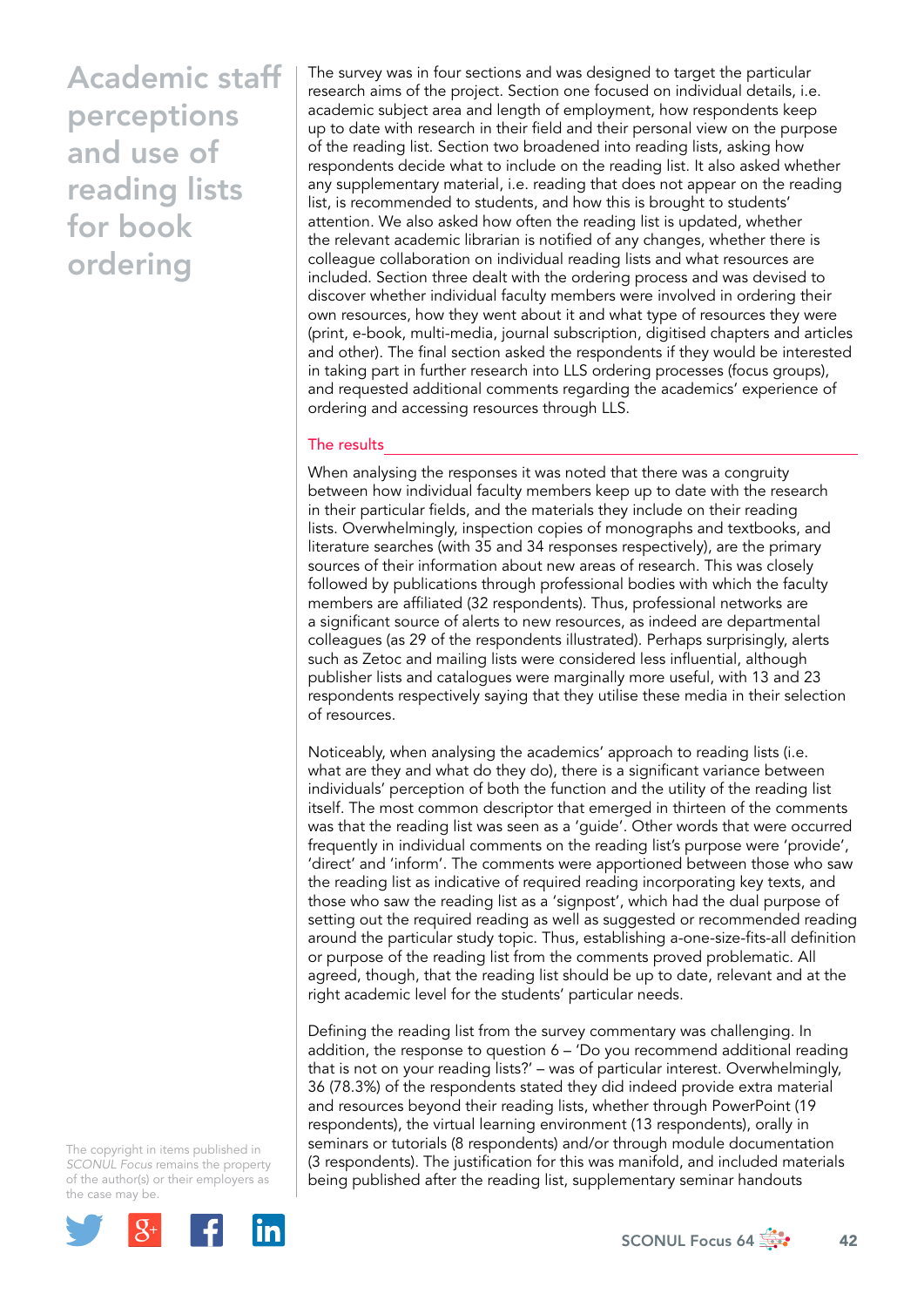beyond the reading list material, resources that dealt with news or current events that were integral materials for seminar debates and particular sources being cited to encourage students to undertake their own literature searches. Only one respondent was adamant that reading lists should be restricted o required reading only and maintained that additional material should only ever be given to those students who wished to pursue the historiography of a particular topic.

It was encouraging to observe that the majority of respondents (31) stated that they update their reading lists at least once a year, with 16 updating their lists when they identified new and/or relevant material. Perhaps less encouragingly for the research project, only 27 respondents notify their academic librarian of changes to their reading lists, either via email or by sending updated lists, or, indeed, by using the review function in Talis Aspire (Talis 2015). The remaining 19 (41.3%) stated that they did not inform their academic librarian of any changes. Such a high proportion of non-notifications would suggest that using the reading list as a resource procurement tool to improve and streamline the ordering process is not without its difficulties. In terms of the resources ordered and included on the reading list, all 46 respondents included books (44 said textbooks and 36 e-books), while 42 included journals and 32 included links to websites. The majority (37) stated that they themselves ordered new resources for the library and of them, 31 emailed their academic librarian with the items they wished to acquire. Only 7 respondents said they used Talis Aspire to order new materials.

Finally, 43 respondents provided further comments on their experience of ordering and/or accessing resources through LLS. The general consensus was that LLS offers a good service. However, a number of comments revealed both a lack of knowledge regarding the role of LLS in the ordering process and insufficient communication between LLS and the faculty in relation to the new materials ordered – e.g. when new orders become available, delays in obtaining individual orders, or the different formats in which particular resources are available for purchase. Newer faculty members expressed complete ignorance as to the ordering process or even how to go about ordering, and suggested that this should be made part of the induction process.

With regard to Talis Aspire and reading lists, the additional comments were mixed. There were positive assertions that the system works quite well, although as with the ordering process, induction sessions and drop-in training would be of benefit to faculty members who cannot make the set training sessions offered. These sessions, run by academic librarians, were viewed as 'very helpful' in supporting the construction of fully supportive reading lists for students on a first-year undergraduate module. Conversely, a number of issues with the system were highlighted, such as the lack of automatic updates for new editions of texts, duplication of administration time when faculty members are required to produce reading lists in other formats (in module guides for validations or on the virtual learning environment). One respondent noted how a reading list that was sent to the librarian for review set off a chain of events that entailed half the department's budget being spent on this reading list alone. The administration time factor in setting up and maintaining Talis Aspire reading lists was emphasised, the suggestion being that library staff should be responsible for creating and updating all module reading lists on the system.

#### **Outcomes**

The aim of this research project was to see how the LLS ordering processes could be enhanced by eliciting the academics' perspective and interrogating their practices. The survey conducted by the research team highlighted a number of issues for consideration. Firstly, as the pre-survey literature review demonstrated, and in accordance with similar research projects,

The copyright in items published in *SCONUL Focus* remains the property of the author(s) or their employers as the case m[ay be.](http://plus.google.com/share?url=http://www.sconul.ac.uk/page/focus-64)